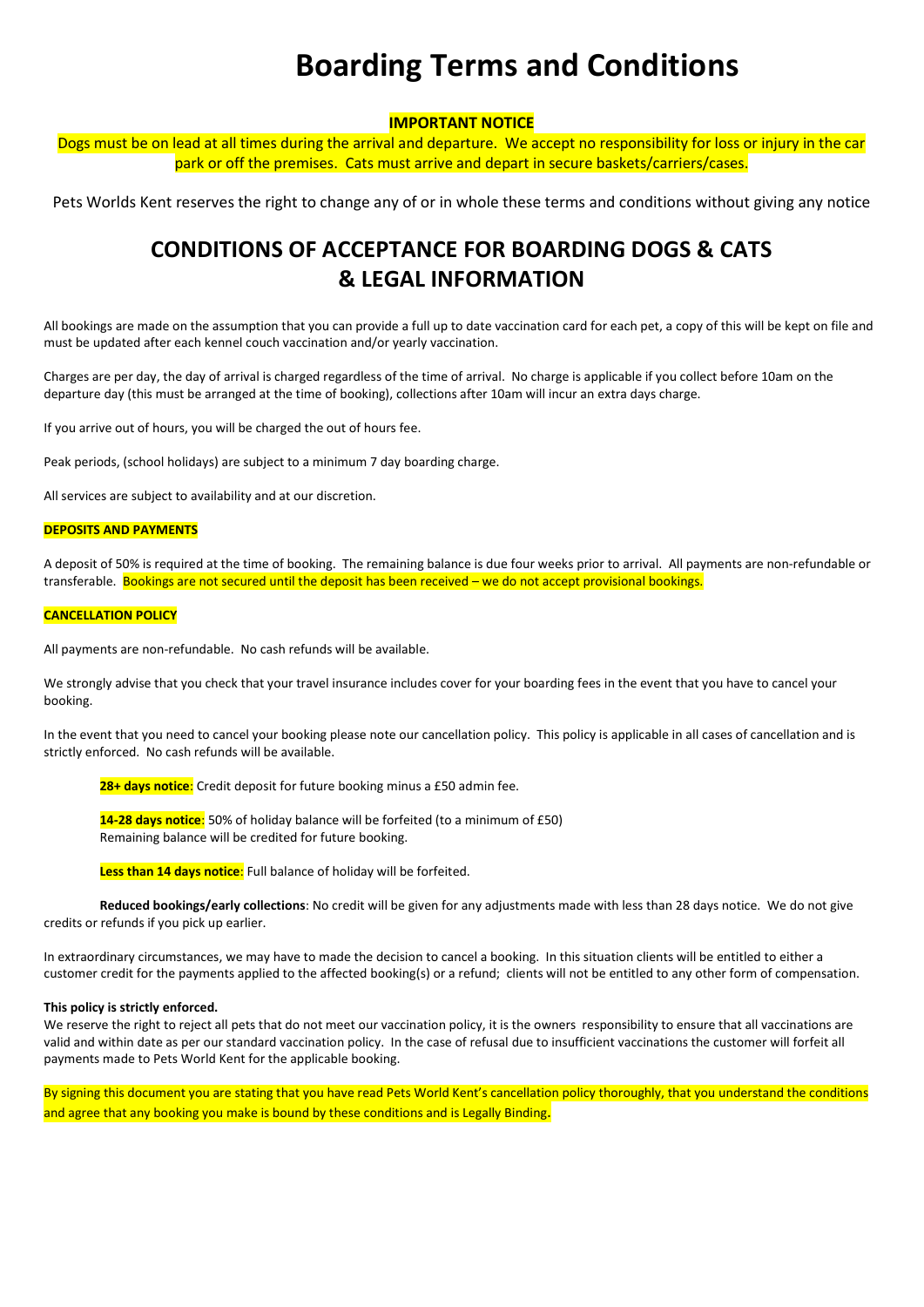#### Veterinary Treatment

It is strongly recommended that owners provide their own pet insurance for the duration of their Pet's stay, we will require proof of insurance on check in. Any veterinary attention required during the pets stay is at the expense of the owner/legal guardian. Pets World Kent reserve the right to recover any additional and reasonable costs incurred as a result of your pets stay including staff and travel expenses.

We reserve the right to consult a veterinarian of our choosing and to take any action we deem necessary for the welfare of the pet whilst in our care, this includes but is not limited to consultations, medications, hospitalisation and euthanasia where deemed necessary by the veterinarian for the animals welfare; please note that we will attempt to make contact prior to authorising euthanasia but if this is not possible you give us authorisation to make this decision on your behalf. All veterinary fees are the responsibility of the owner and must be settled on departure.

Pets World Kent's staff will notify you if we have any concerns which require emergency veterinary attention; any concerns which require nonemergency veterinary attention will be explained on check out.

Whilst every possible care and attention is given to each animal boarded at Pets World Kent we cannot be held responsible for any loss or ongoing medical conditions.

We require an emergency contact/legal guardian (over the age of 18) to be authorised to make decisions on the owner's behalf if the owner is unreachable.

Pets World Kent is authorised to transport your pet(s) in the case of veterinary visits, transport costs may be applicable at our discretion.

The owner is responsible for notifying Pets World Kent of any medical/behavioural information relating to each pet on arrival. All medication that accompanies your pet must be clearly marked with the pet's name, the dosage, frequency and the type of medicine clearly stated.

If any health issues are discovered which may be contagious or we believe may need treatment on check in we will require your pet to be checked by a veterinarian before they are checked in. We reserve the right to refuse admission to any pets showing signs of ill health.

#### **Vaccinations**

All initial vaccinations and kennel cough vaccinations must be administered no less than 10 days prior to arrival; your pet will be refused if this vaccination protocol is not adhered to. Proof of vaccination MUST accompany each pet on their first visit and following each yearly vaccination. Kennel Cough is airborne and can be contracted anywhere; therefore Pets World Kent cannot be held responsible/liable for any dogs contracting Kennel Cough whilst in their care.

Dogs – All dogs must be vaccinated on a yearly basis by a licensed veterinary surgeon against Canine Hepatitis, Parvovirus, Distemper and Infectious Bronchitis (Kennel Cough) for the duration of the stay, vaccinations must be administered at least ten days prior to arrival. We highly recommend that your dog is vaccinated against Leptospirosis, if you decide against this we will require you to complete a disclaimer.

Cats – All cats must be vaccinated by a licensed veterinary surgeon against Feline Infectious Enteritis (FIE), Feline Herpesvirus (FHV-1) and Feline Calicivirus (FCV) for the duration of their stay. We highly recommend that your cat is vaccinated against Feline Leukaemia Virus (FeLV).

#### Essential Information

No reduction is made when the client supplies their pets own food; all food must be clearly labelled with the pets name and quantity. If your pet is fed on raw food we require each meal portion to be individually bagged and marked with the pets name.

## Pets World Kent is not able to board female pets in season, as a result all females over the age of 6 months must be spayed, confirmation from your vet will be required. We require all male cats over the age of 6 months to be neutered.

All dogs are to wear a flat collar with a valid identification tag.

All pets must be up to date with an appropriate flea and worming regime. In the event of us finding fleas on your pet we reserve the right to apply an appropriate flea treatment, the charge for the treatment will be the responsibility of the owners on check out. If your pet is due a worm or flea treatment whilst in our care this must either be purchased in store or supplied to us on check in detailed with your pets name and the date the treatment is due.

#### Toys & Bedding

Please do not bring your pets toys and bedding in as we have plenty. It is easier for us to keep your pets dry and comfortable and helps with our strict hygiene and safety policies.

Pets World Kent reserves the right to attend to any concerns with regards to your pets coat that would affect its health and welfare during its stay with us.

All photographs, videos and/or digital recordings which Pets World Kent takes of your pet is the sole property of Pets World Kent and can therefore be used as Pets World Kent sees fit on their social media pages, website and/or in advertising material.

Pets World Kent reserves the right to recover any additional and reasonable costs incurred as a result of your pets stay including staff and travel expenses.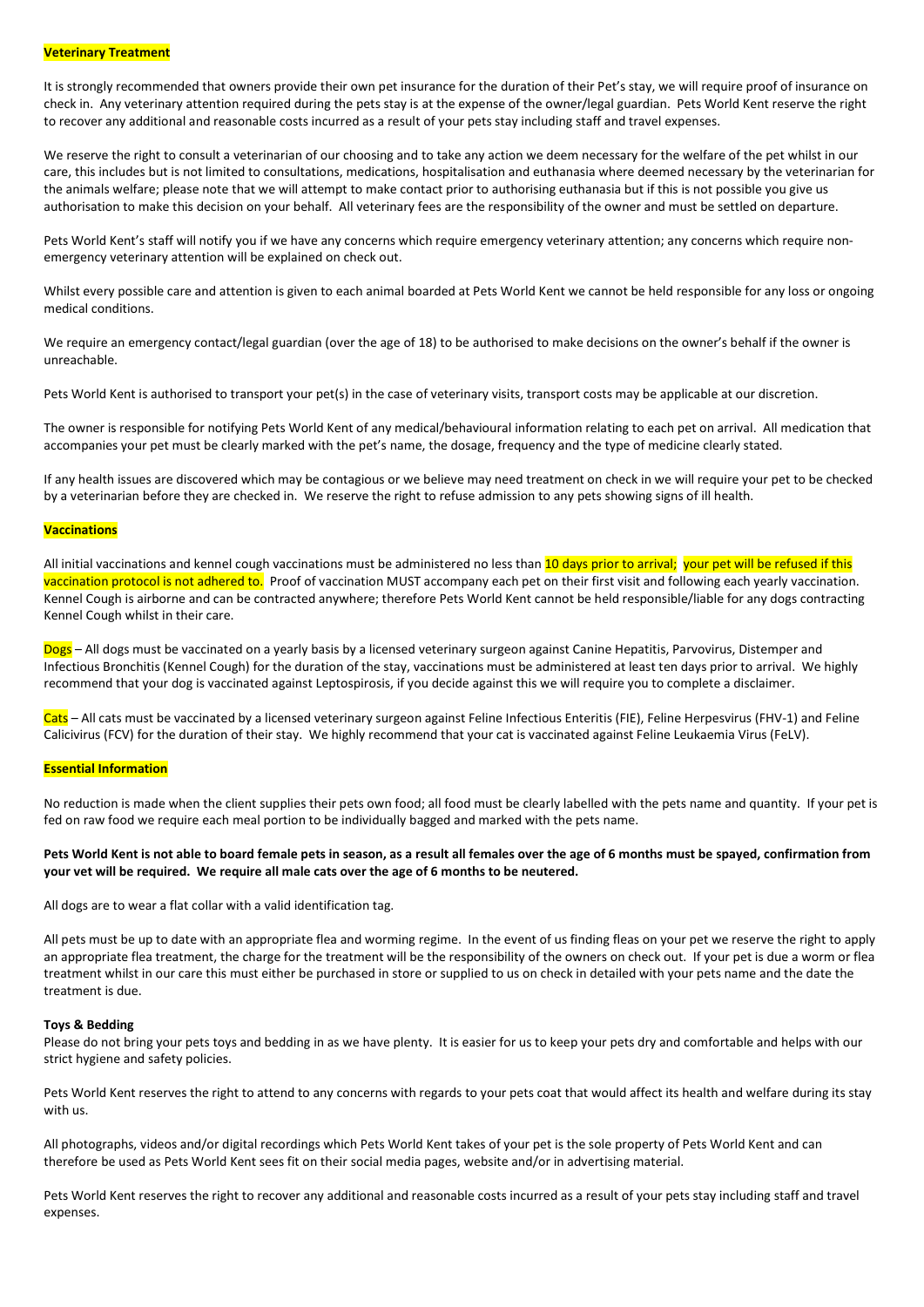# Non Collection of a Pet

Pets World Kent reserves the right to take any action deemed fit with respect to your pet in the event of non collection and/or contact by the owner after 14 days from the due date of collection.

Pets Worlds Kent reserves the right to change any of or in whole these terms and conditions without giving any notice